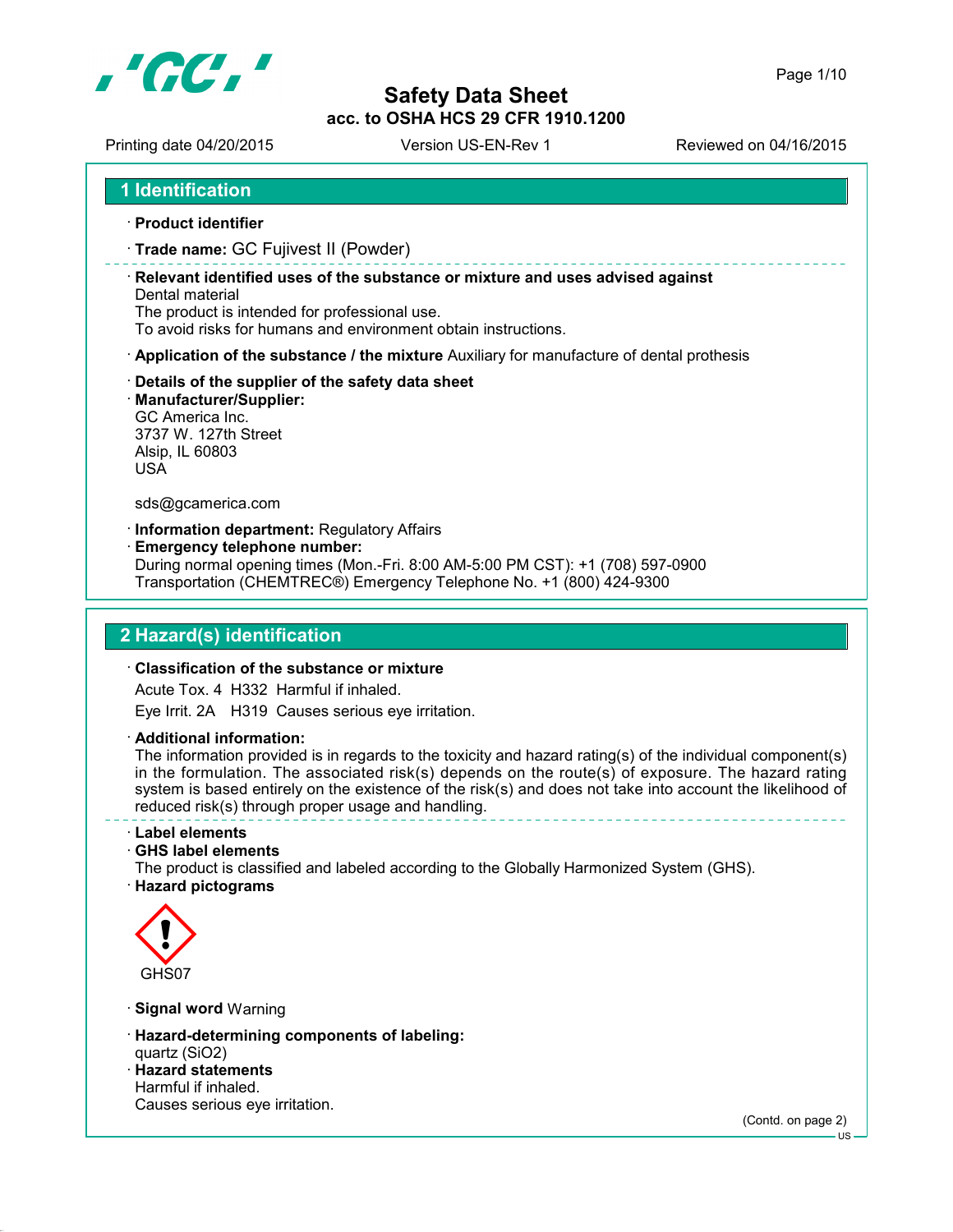Printing date 04/20/2015 Version US-EN-Rev 1 Reviewed on 04/16/2015

## **Trade name:** GC Fujivest II (Powder)

|                                                                                                                                     | (Contd. of page 1) |
|-------------------------------------------------------------------------------------------------------------------------------------|--------------------|
| · Precautionary statements                                                                                                          |                    |
| Avoid breathing dust/fume/gas/mist/vapors/spray                                                                                     |                    |
| Wear eye protection / face protection.                                                                                              |                    |
| If in eyes: Rinse cautiously with water for several minutes. Remove contact lenses, if present and easy<br>to do. Continue rinsing. |                    |
| IF INHALED: Remove person to fresh air and keep comfortable for breathing.                                                          |                    |
| Call a poison center/doctor if you feel unwell.                                                                                     |                    |
| If eye irritation persists: Get medical advice/attention.                                                                           |                    |
| · Additional information:                                                                                                           |                    |
| 5.3 % of the mixture consists of component(s) of unknown toxicity.                                                                  |                    |
| <b>Classification system:</b>                                                                                                       |                    |
| NFPA ratings (scale 0 - 4)                                                                                                          |                    |
| Health = $2$<br>Fire = $0$<br>Reactivity = $0$                                                                                      |                    |
| · HMIS-ratings (scale 0 - 4)                                                                                                        |                    |
| <b>HEALTH</b><br> *1 <br>Health = $*1$                                                                                              |                    |
| $\begin{bmatrix} 0 \\ 0 \end{bmatrix}$ Fire = 0<br><b>FIRE</b>                                                                      |                    |
| Reactivity = $0$<br><b>REACTIVITY</b>                                                                                               |                    |
| $\cdot$ Other hazards                                                                                                               |                    |
| · Results of PBT and vPvB assessment                                                                                                |                    |
| · <b>PBT:</b> Not applicable.                                                                                                       |                    |
| · vPvB: Not applicable.                                                                                                             |                    |
|                                                                                                                                     |                    |
|                                                                                                                                     |                    |

# **3 Composition/information on ingredients**

**Chemical characterization: Mixtures**

**Description:** Mixture of the substances listed below with nonhazardous additions.

|                             | · Dangerous components:                                                |              |
|-----------------------------|------------------------------------------------------------------------|--------------|
|                             | 14808-60-7 quartz (SiO2)                                               | $125 - 50\%$ |
| 14464-46-1 $ $ cristobalite |                                                                        | $125 - 50%$  |
|                             | 1309-48-4 magnesium oxide                                              | $5 - 10%$    |
|                             | $\blacksquare$ . It is if the second to the first second of the second |              |

**Additional information:**

If a substance is marked with \*\*, then substance is a trade secret. This is allowed under OSHA's Hazard Communication Standard (HCS) as a trade secret and under GHS as Confidential Business Information (CBI).

# **4 First-aid measures**

- **Description of first aid measures**
- **General information:**

Immediately remove any clothing soiled by the product. If symptoms persist consult doctor.

**After inhalation:**

Supply fresh air or oxygen; call for doctor.

In case of unconsciousness place patient stably in side position for transportation.

Do not use mouth to mouth or mouth to nose resuscitation.

(Contd. on page 3)

US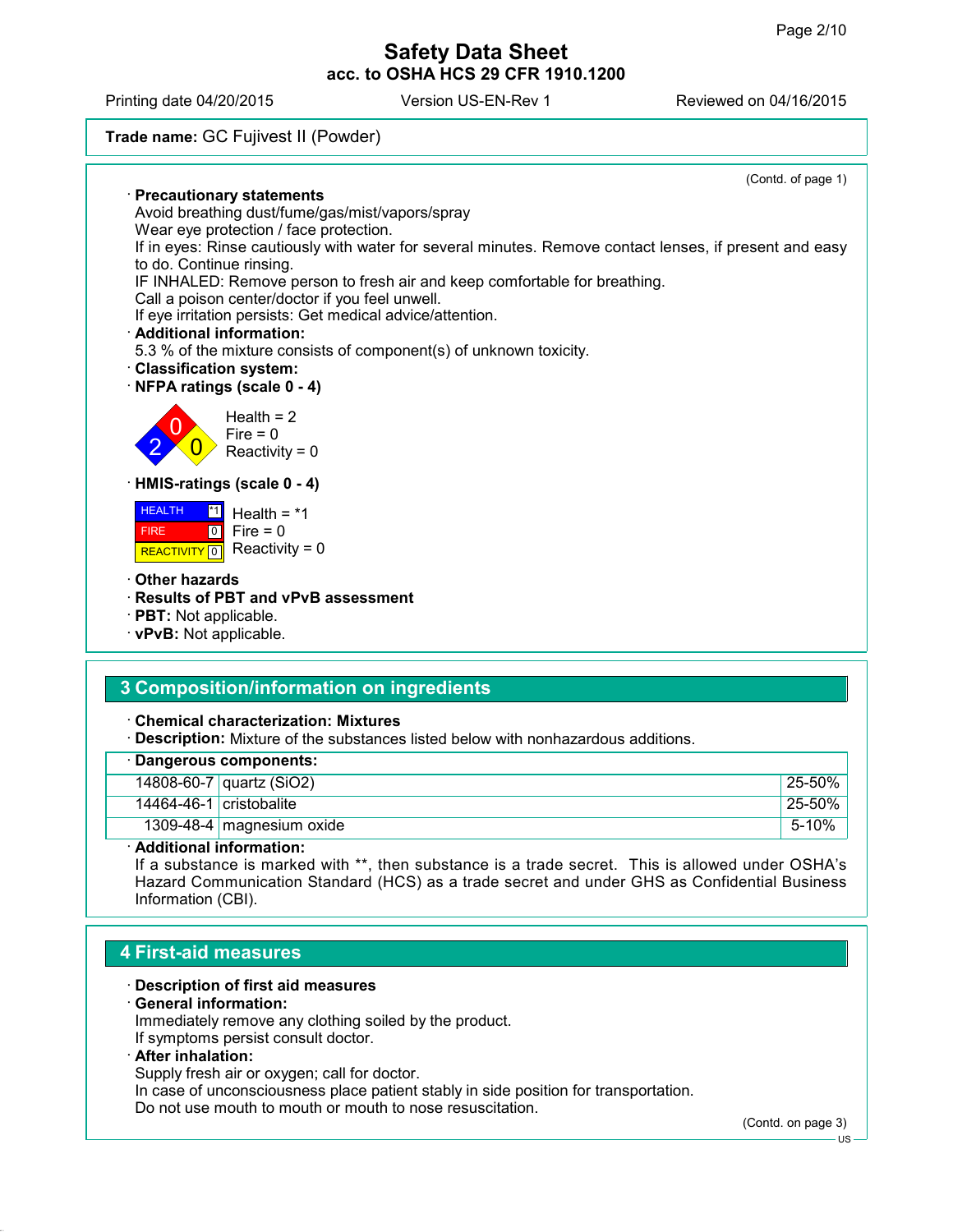(Contd. of page 2)

# **Safety Data Sheet acc. to OSHA HCS 29 CFR 1910.1200**

Printing date 04/20/2015 Version US-EN-Rev 1 Reviewed on 04/16/2015

#### **Trade name:** GC Fujivest II (Powder)

 **After skin contact:** Rinse with warm water. If symptoms persist consult doctor. **After eye contact:** Protect unharmed eye. Rinse opened eye for several minutes under running water. Then consult a doctor. **After swallowing:** Rinse out mouth and then drink plenty of water. If symptoms persist consult doctor. **Information for doctor: Most important symptoms and effects, both acute and delayed** No further relevant information available. **Indication of any immediate medical attention and special treatment needed** No further relevant information available. **5 Fire-fighting measures Extinguishing media Suitable extinguishing agents:** CO2, extinguishing powder or water spray. Fight larger fires with water spray or alcohol resistant foam. Use fire fighting measures that suit the environment. **For safety reasons unsuitable extinguishing agents:** Water with full jet **Special hazards arising from the substance or mixture** Formation of toxic gases is possible during heating or in case of fire. **Advice for firefighters Protective equipment:** Wear self-contained respiratory protective device. **Additional information** Dispose of fire debris and contaminated fire fighting water in accordance with official regulations. **6 Accidental release measures Personal precautions, protective equipment and emergency procedures** Remove persons from danger area. Avoid formation of dust. Avoid contact with the eyes and skin. Wear protective clothing. **Environmental precautions:** Do not allow product to reach sewage system or any water course. Inform respective authorities in case of seepage into water course or sewage system. Do not allow to penetrate the ground/soil. In case of seepage into the ground inform responsible authorities. **Methods and material for containment and cleaning up:** Pick up mechanically. Prevent formation of dust. Dispose of the collected material according to regulations. **Reference to other sections** See Section 7 for information on safe handling. See Section 8 for information on personal protection equipment. See Section 13 for disposal information. US (Contd. on page 4)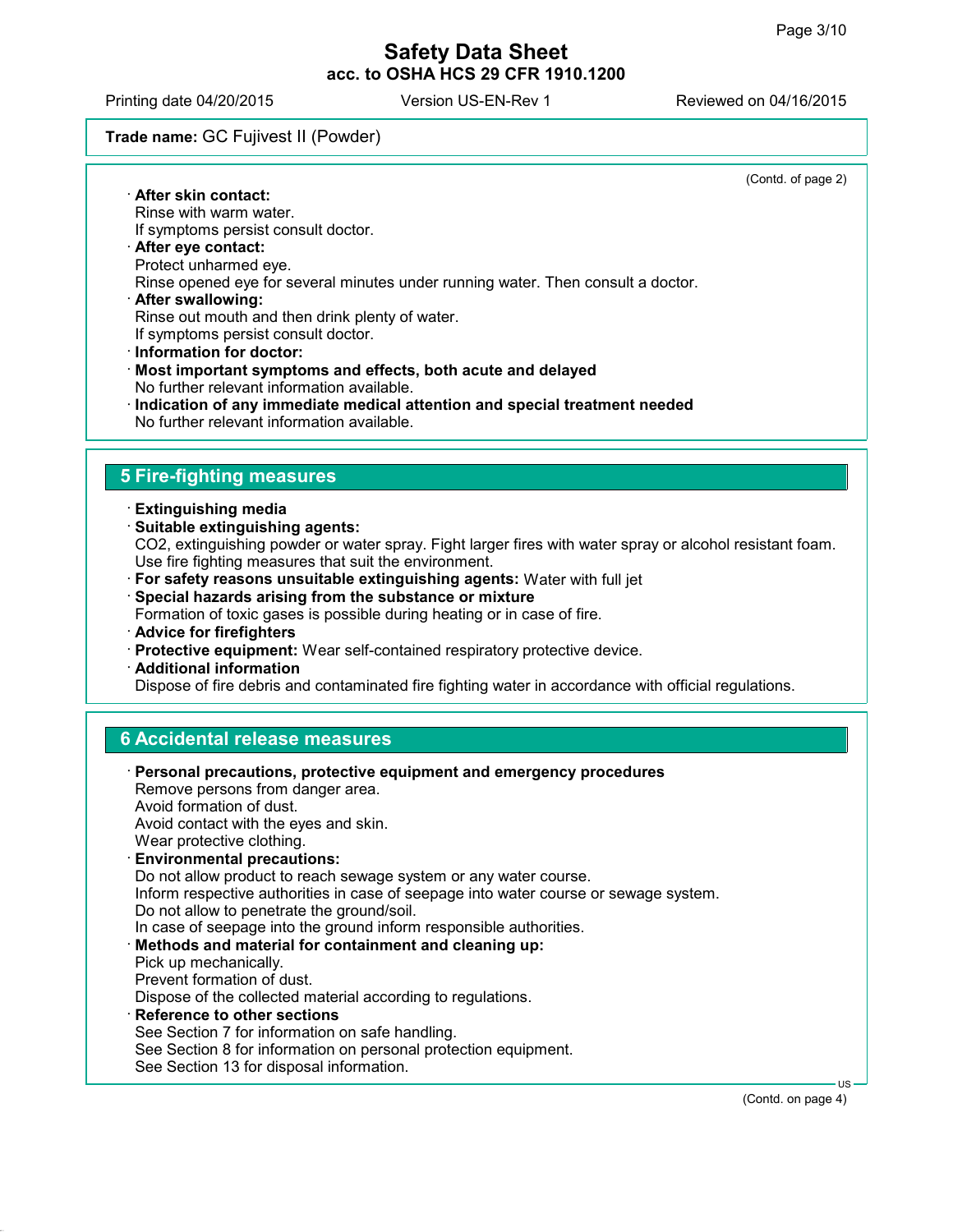Printing date 04/20/2015 <br>
Version US-EN-Rev 1 Reviewed on 04/16/2015

## **Trade name:** GC Fujivest II (Powder)

(Contd. of page 3)

#### **7 Handling and storage**

#### **Handling:**

- **Precautions for safe handling** Observe instructions for use. Ensure good ventilation/exhaustion at the workplace. Prevent formation of dust. Do not inhale dust / smoke / mist. Any deposit of dust which cannot be avoided must be regularly removed. Avoid contact with the eyes and skin.
- **Information about protection against explosions and fires:** Dust can combine with air to form an explosive mixture.
- **Storage:** Store only in the original receptacle.
- **Requirements to be met by storerooms and receptacles:** Store only in unopened original receptacles.
- **Information about storage in one common storage facility:** Store away from foodstuffs.
- **Further information about storage conditions:** Observe instructions for use / storage.
- **Specific end use(s)** No further relevant information available.

#### **8 Exposure controls/personal protection**

**Additional information about design of technical systems:** No further data; see item 7.

**Control parameters**

| Components with limit values that require monitoring at the workplace:                                            |
|-------------------------------------------------------------------------------------------------------------------|
| 14808-60-7 quartz (SiO2)                                                                                          |
| PEL   see Quartz listing TWA = $(10 / (\% \text{SiO}_2) + 2)$                                                     |
| REL Long-term value: 0.05* mg/m <sup>3</sup><br>*respirable dust; See Pocket Guide App. A                         |
| TLV Long-term value: $0.025$ * mg/m <sup>3</sup><br>*as respirable fraction                                       |
| 14464-46-1 cristobalite                                                                                           |
| PEL $\frac{1}{2}$ value from respirable dust formulae for Quartz                                                  |
| REL Long-term value: $0.05*$ mg/m <sup>3</sup><br>*respirable dust; See Pocket Guide App. A                       |
| TLV Long-term value: $0.025$ * mg/m <sup>3</sup><br>*as respirable fraction                                       |
| 1309-48-4 magnesium oxide                                                                                         |
| PEL Long-term value: 15* mg/m <sup>3</sup><br>fume; *total particulate                                            |
| TLV Long-term value: $10*$ mg/m <sup>3</sup><br>*as inhalable fraction                                            |
| <b>Additional information:</b> The lists that were valid during the creation were used as basis.                  |
| <b>Exposure controls</b>                                                                                          |
| · Personal protective equipment:                                                                                  |
| <b>General protective and hygienic measures:</b>                                                                  |
| The usual precautionary measures for handling chemicals should be followed.<br>Do not inhale dust / smoke / mist. |

(Contd. on page 5)

US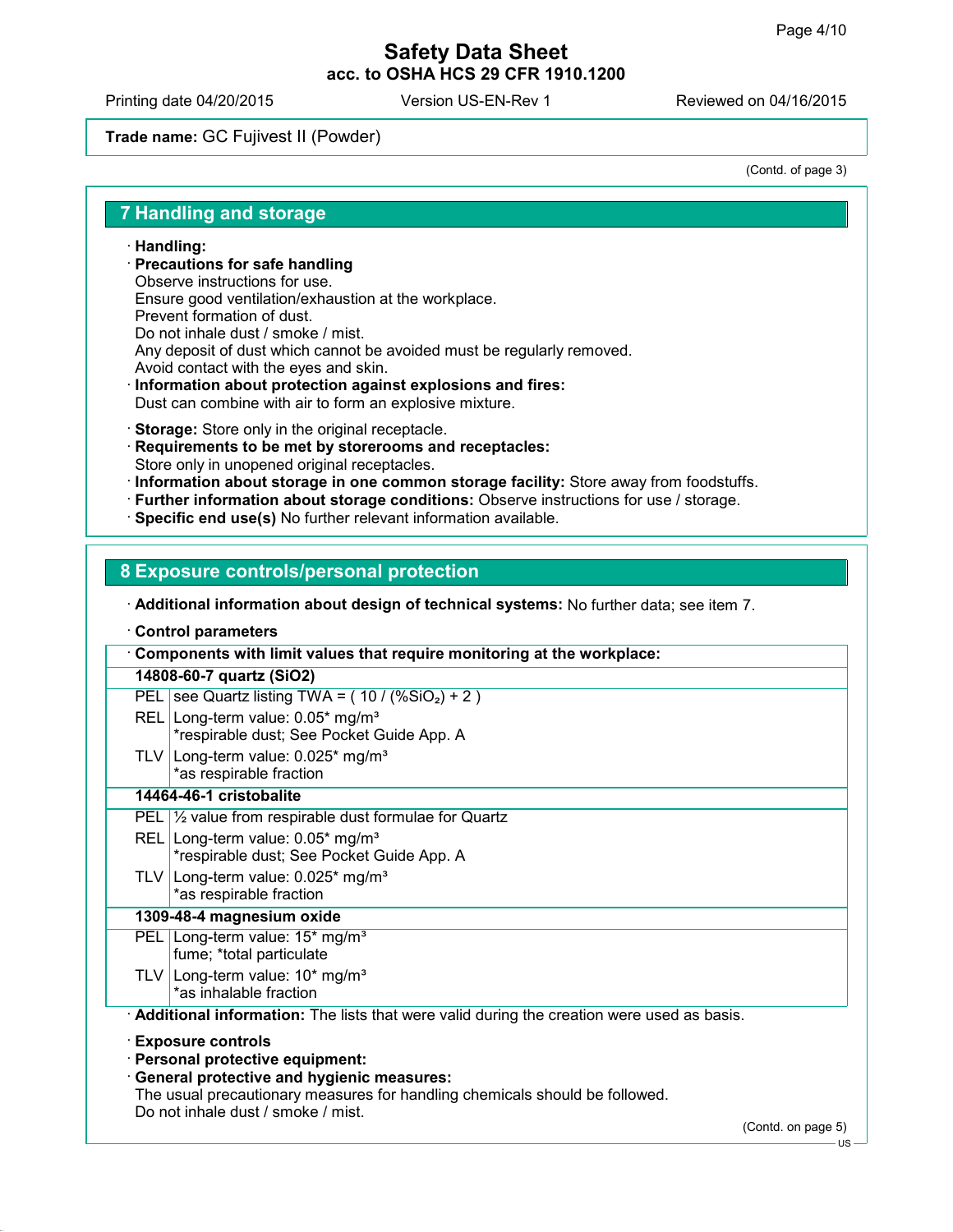Printing date 04/20/2015 Version US-EN-Rev 1 Reviewed on 04/16/2015

## **Trade name:** GC Fujivest II (Powder)

(Contd. of page 4)

Avoid contact with the eyes and skin.

Wash hands before breaks and at the end of work.

Keep away from foodstuffs, beverages and feed.

Immediately remove all soiled and contaminated clothing.

**Breathing equipment:** Suitable respiratory protective device recommended.

**Protection of hands:** Protective gloves

**Material of gloves**

The selection of the suitable gloves does not only depend on the material, but also on further marks of quality and varies from manufacturer to manufacturer. As the product is a preparation of several substances, the resistance of the glove material can not be calculated in advance and has therefore to be checked prior to the application.

**Penetration time of glove material**

The exact break through time has to be found out by the manufacturer of the protective gloves and has to be observed.

**Eye protection:** Safety glasses

## **9 Physical and chemical properties**

| Information on basic physical and chemical properties<br><b>General Information</b>                   |                                                                                |
|-------------------------------------------------------------------------------------------------------|--------------------------------------------------------------------------------|
| · Appearance:<br>Form:<br>Color:<br>Odor:                                                             | Solid<br>White<br>Undetermined.                                                |
| <b>Odor threshold:</b>                                                                                | Not determined.                                                                |
| $\cdot$ pH-value at 20 °C (68 °F):                                                                    | 6.3                                                                            |
| Change in condition<br><b>Melting point/Melting range:</b><br><b>Boiling point/Boiling range:</b>     | 1710 °C (3110 °F)<br>$>$ 999 °C ( $>$ 1830 °F)                                 |
| · Flash point:                                                                                        | Not applicable.                                                                |
| · Flammability (solid, gaseous):                                                                      | Not determined.                                                                |
| · Ignition temperature:                                                                               | Undetermined.                                                                  |
| · Decomposition temperature:                                                                          | Not determined.                                                                |
| · Auto igniting:                                                                                      | Product is not selfigniting.                                                   |
| · Danger of explosion:                                                                                | Product does not present an explosion hazard.                                  |
| <b>Explosion limits:</b><br>Lower:<br>Upper:                                                          | Not determined.<br>Not determined.                                             |
| · Vapor pressure:                                                                                     | Not applicable.                                                                |
| · Density:                                                                                            | Not determined.                                                                |
| ⋅ Bulk density at 20 °C (68 °F):<br>· Relative density<br>· Vapour density<br><b>Evaporation rate</b> | 840 kg/m <sup>3</sup><br>Not determined.<br>Not applicable.<br>Not applicable. |
|                                                                                                       | (Contd. on page 6)                                                             |

US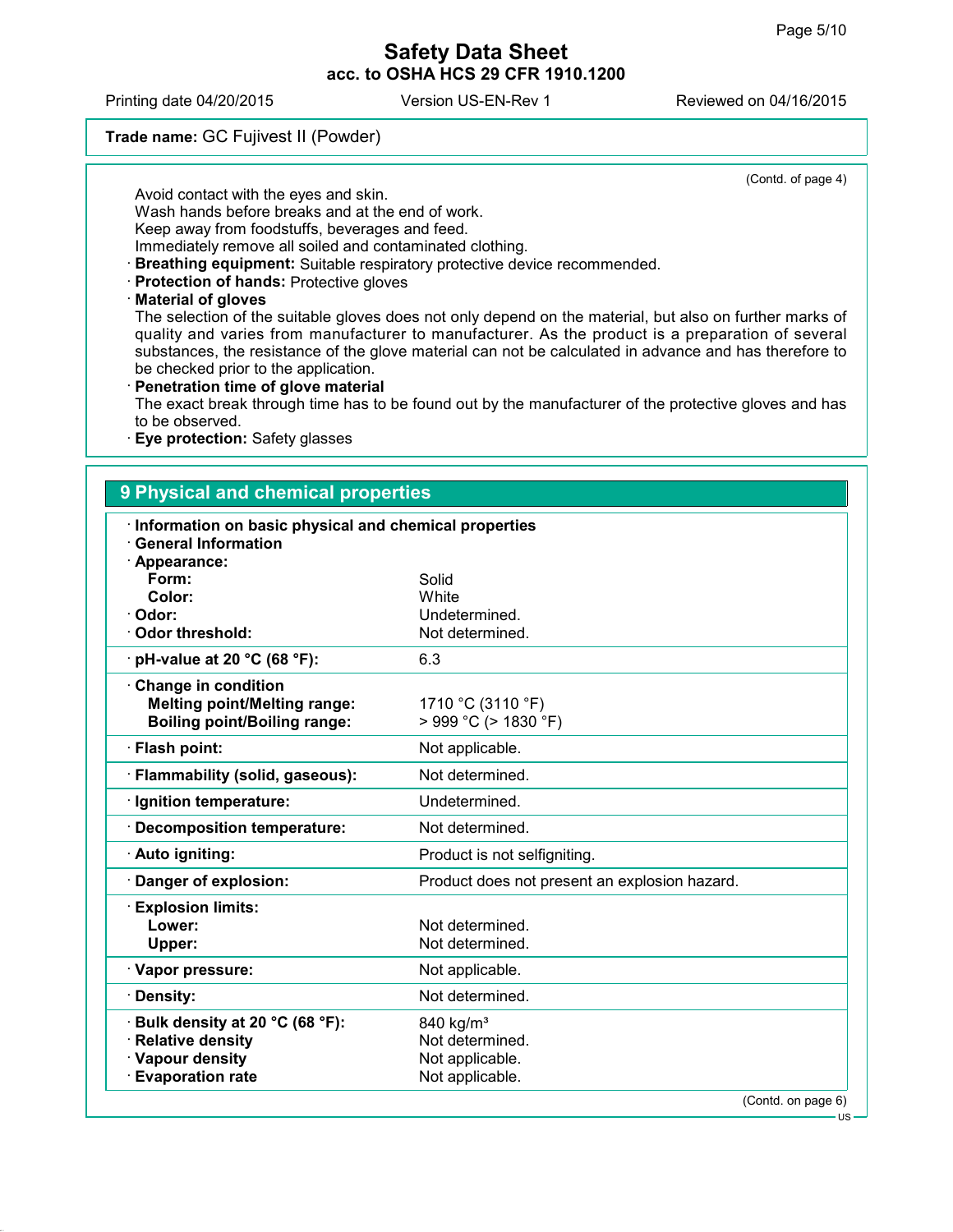Printing date 04/20/2015 Version US-EN-Rev 1 Reviewed on 04/16/2015

**Trade name:** GC Fujivest II (Powder)

|                                                            |                                                         | (Contd. of page 5) |
|------------------------------------------------------------|---------------------------------------------------------|--------------------|
| · Solubility in / Miscibility with<br>Water:               | Insoluble.                                              |                    |
| · Partition coefficient (n-octanol/water): Not determined. |                                                         |                    |
| ∴ Viscosity:<br>Dynamic:<br>Kinematic:                     | Not applicable.<br>Not applicable.                      |                    |
| · Solvent content:<br><b>Organic solvents:</b>             | $0.0\%$                                                 |                    |
| Solids content:<br>Other information                       | 100.0 $%$<br>No further relevant information available. |                    |

# **10 Stability and reactivity**

- **Reactivity** No further relevant information available.
- **Chemical stability** Stable at ambient temperature.
- **Thermal decomposition / conditions to be avoided:** No decomposition if used according to specifications.
- **Possibility of hazardous reactions** No dangerous reactions known.
- **Conditions to avoid** No further relevant information available.
- **Incompatible materials:** No further relevant information available.
- **Hazardous decomposition products:** No dangerous decomposition products known.

# **11 Toxicological information**

- **Information on toxicological effects**
- **Acute toxicity:**
- **LD/LC50 values that are relevant for classification:** No further relevant information available.
- **Primary irritant effect:**
- **on the skin:** No irritant effect.
- **on the eye:** Irritating effect.
- **Sensitization:** No sensitizing effects known.
- **Additional toxicological information:**

The product shows the following dangers according to internally approved calculation methods for preparations:

Irritant

#### **Carcinogenic categories**

| · IARC (International Agency for Research on Cancer) |  |  |  |
|------------------------------------------------------|--|--|--|
|------------------------------------------------------|--|--|--|

quartz (SiO2) 2012 1 2022 1 2022 1 2022 1 2022 1 2022 1 2022 1 2022 1 2022 1 2022 1 2022 1 2022 1 2022 1 2022 1 2022 1 2022 1 2022 1 2022 1 2022 1 2022 1 2022 1 2022 1 2022 1 2022 1 2022 1 2022 1 2022 1 2022 1 2022 1 2022

cristobalite the control of the control of the control of the control of the control of the control of the control of the control of the control of the control of the control of the control of the control of the control of

#### **NTP (National Toxicology Program)**

quartz (SiO2) K

cristobalite **K** 

#### **OSHA-Ca (Occupational Safety & Health Administration)**

None of the ingredients is listed.

(Contd. on page 7)

US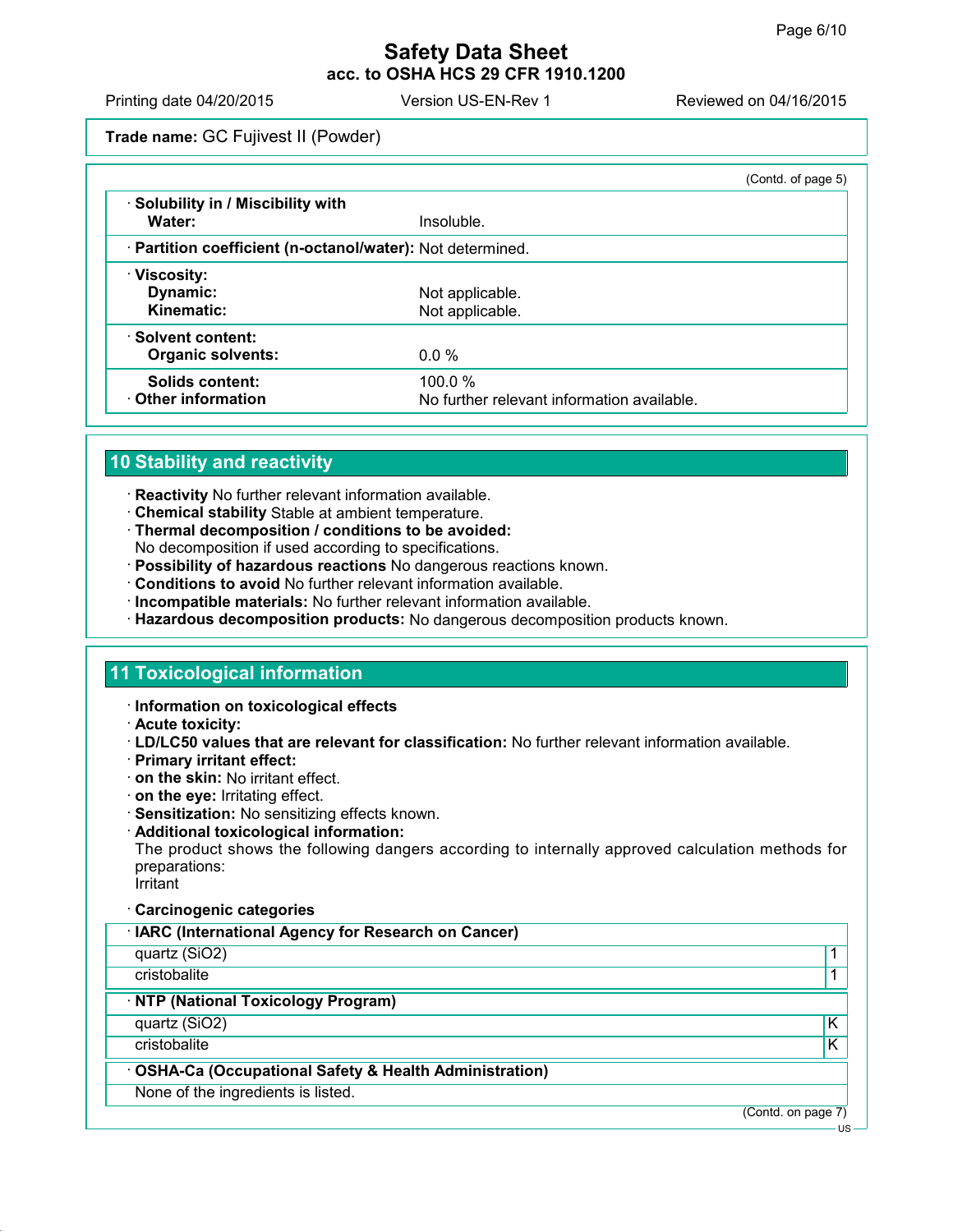(Contd. of page 6)

# **Safety Data Sheet acc. to OSHA HCS 29 CFR 1910.1200**

Printing date 04/20/2015 Version US-EN-Rev 1 Reviewed on 04/16/2015

## **Trade name:** GC Fujivest II (Powder)

**Carcinogenic categories' legend:**

IARC Group 1: The agent is carcinogenic to humans.

IARC Group 2A: The agent is probably carcinogenic to humans.

IARC Group 2B: The agent is possibly carcinogenic to humans.

IARC Group 3: The agent is not classifiable as to its carcinogenicity to humans.

IARC Group 4: The agent is probably not carcinogenic to humans.

NTP K: Known to be human carcinogen.

NTP R: Reasonably anticipated to be human carcinogen.

## **12 Ecological information**

**Toxicity**

- **Aquatic toxicity:** No further relevant information available.
- **Persistence and degradability** No further relevant information available.
- **Behavior in environmental systems:**
- **Bioaccumulative potential** No further relevant information available.
- **Mobility in soil** No further relevant information available.
- **Additional ecological information:**
- **General notes:**

Water hazard class 3 (Self-assessment): extremely hazardous for water

Do not allow product to reach ground water, water course or sewage system, even in small quantities. Danger to drinking water if even extremely small quantities leak into the ground.

- **Results of PBT and vPvB assessment**
- **PBT:** Not applicable.
- **vPvB:** Not applicable.
- **Other adverse effects** No further relevant information available.

## **13 Disposal considerations**

**Waste treatment methods**

**Recommendation:**

Must not be disposed of together with household garbage. Do not allow product to reach sewage system.

#### **Uncleaned packagings:**

**Recommendation:** Disposal must be made according to official regulations.

| ⋅ UN-Number                  |      |  |
|------------------------------|------|--|
| · DOT, ADR, ADN, IMDG, IATA  | Void |  |
| · UN proper shipping name    |      |  |
| DOT, ADR, ADN, IMDG, IATA    | Void |  |
| · Transport hazard class(es) |      |  |
| DOT, ADR, ADN, IMDG, IATA    |      |  |
| · Class                      | Void |  |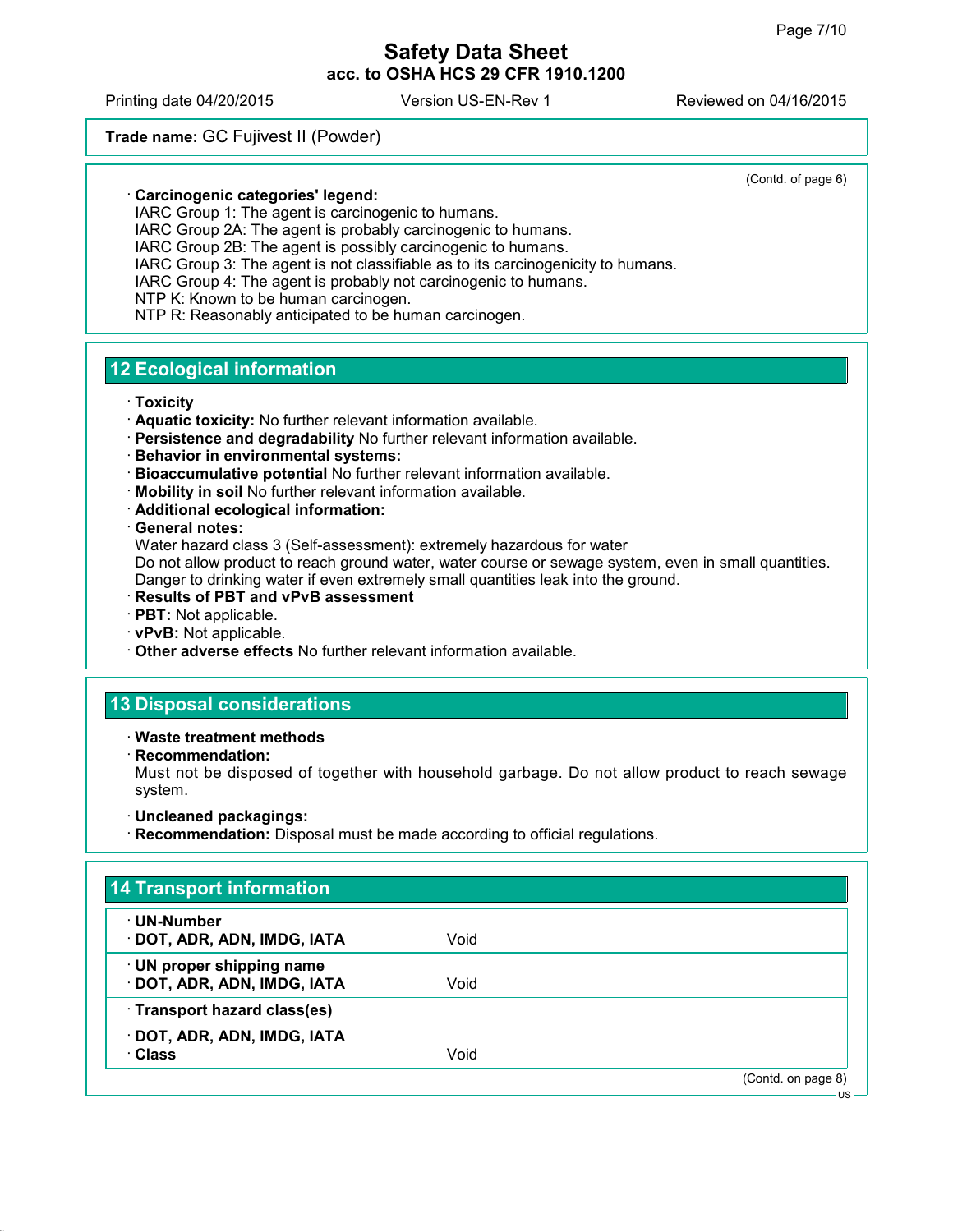Printing date 04/20/2015 Version US-EN-Rev 1 Reviewed on 04/16/2015

**Trade name:** GC Fujivest II (Powder)

|                                                                                     |                 | (Contd. of page 7) |
|-------------------------------------------------------------------------------------|-----------------|--------------------|
| · Packing group<br>· DOT, ADR, IMDG, IATA                                           | Void            |                    |
| · Environmental hazards:<br>· Marine pollutant:                                     | No              |                    |
| · Special precautions for user                                                      | Not applicable. |                    |
| · Transport in bulk according to Annex II of<br><b>MARPOL73/78 and the IBC Code</b> | Not applicable. |                    |
| · UN "Model Regulation":                                                            |                 |                    |

## **15 Regulatory information**

 **Safety, health and environmental regulations/legislation specific for the substance or mixture SARA (Superfund Amendments and Reauthorization Act)**

**Section 355 (extremely hazardous substances):**

None of the ingredient is listed.

**Section 313 (Specific toxic chemical listings):**

None of the ingredients is listed.

**TSCA (Toxic Substances Control Act):**

quartz (SiO2)

cristobalite

ammonium dihydrogenorthophosphate

magnesium oxide

**zircon** 

trimagnesium bis(orthophosphate)

#### **Carcinogenic categories**

**EPA (Environmental Protection Agency)**

None of the ingredients is listed.

**TLV (Threshold Limit Value established by ACGIH)**

quartz (SiO2) and a set of the set of the set of the set of the set of the set of the set of the set of the set of the set of the set of the set of the set of the set of the set of the set of the set of the set of the set

cristobalite A2

magnesium oxide A4

**NIOSH-Ca (National Institute for Occupational Safety and Health)**

quartz (SiO2)

**cristobalite** 

**GHS label elements**

The product is classified and labeled according to the Globally Harmonized System (GHS).

**Hazard pictograms**



(Contd. on page 9)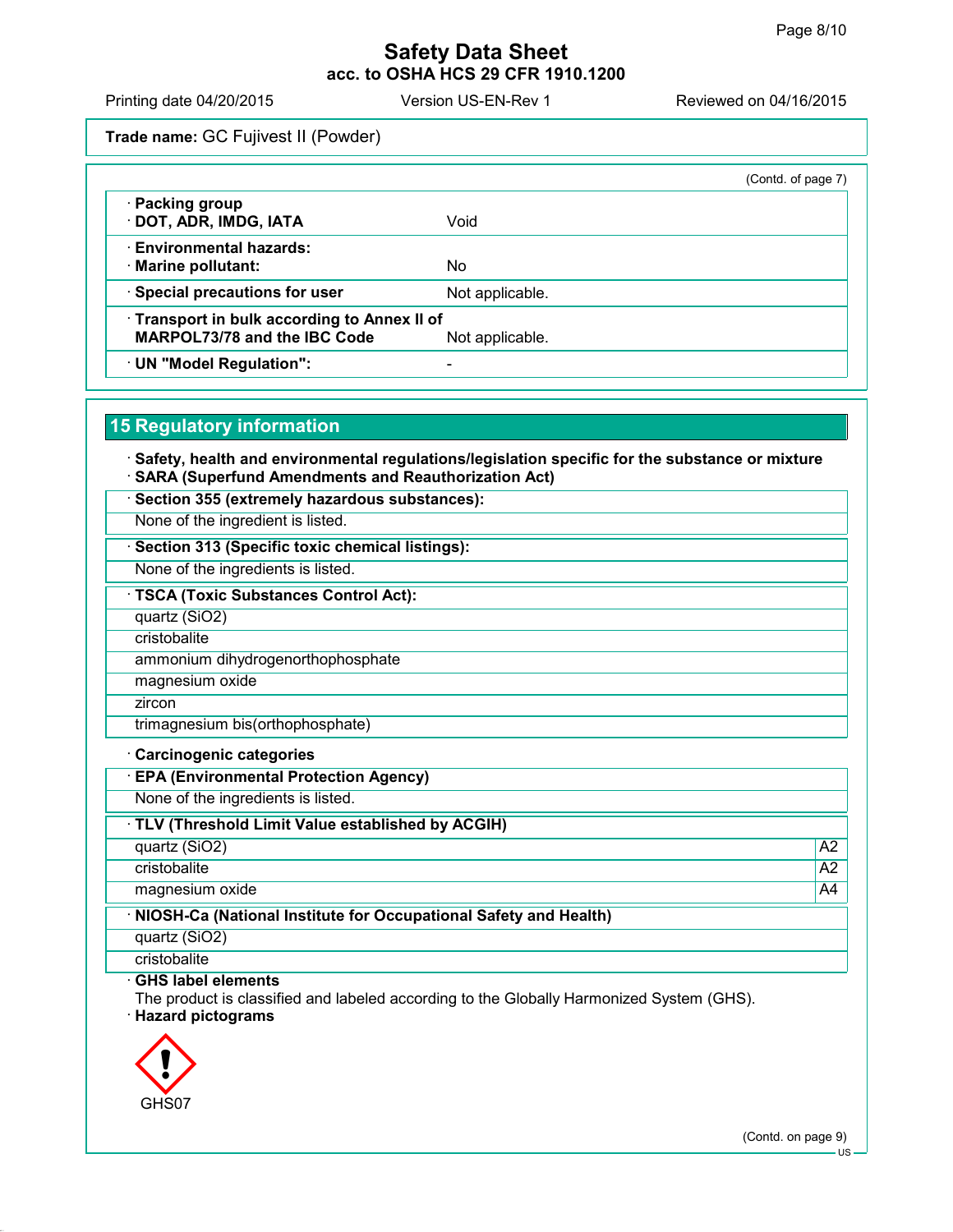Printing date 04/20/2015 Version US-EN-Rev 1 Reviewed on 04/16/2015

**Signal word** Warning

## **Trade name:** GC Fujivest II (Powder)

(Contd. of page 8)

- **Hazard-determining components of labeling:** quartz (SiO2) **Hazard statements** Harmful if inhaled. Causes serious eye irritation.
- **Precautionary statements** Avoid breathing dust/fume/gas/mist/vapors/spray Wear eye protection / face protection. If in eyes: Rinse cautiously with water for several minutes. Remove contact lenses, if present and easy to do. Continue rinsing. IF INHALED: Remove person to fresh air and keep comfortable for breathing. Call a poison center/doctor if you feel unwell. If eye irritation persists: Get medical advice/attention. **Chemical safety assessment:** A Chemical Safety Assessment has not been carried out.

# **16 Other information**

| Department issuing SDS: Regulatory Affairs                                                                                                                                                                                    |                     |
|-------------------------------------------------------------------------------------------------------------------------------------------------------------------------------------------------------------------------------|---------------------|
| $\cdot$ Contact:                                                                                                                                                                                                              |                     |
| <b>Regulatory Affairs</b>                                                                                                                                                                                                     |                     |
| Telephone No. +1 (708) 597-0900                                                                                                                                                                                               |                     |
| sds@gcamerica.com                                                                                                                                                                                                             |                     |
| Date of preparation / last revision 04/20/2015 / -                                                                                                                                                                            |                     |
| · Abbreviations and acronyms:                                                                                                                                                                                                 |                     |
| GHS: Globally Harmonized System of Classification and Labelling of Chemicals                                                                                                                                                  |                     |
| HCS: Hazard Communication Standard (USA)                                                                                                                                                                                      |                     |
| <b>MSDS: Material Safety Data Sheet</b>                                                                                                                                                                                       |                     |
| SDS: Safety Data Sheet                                                                                                                                                                                                        |                     |
| ADN: Accord européen relatif au transport international des marchandises dangereuses par voies de navigation intérieures<br>(European Agreement Concerning the International Carriage of Dangerous Goods by Inland Waterways) |                     |
| ECHA: European Chemicals Agency                                                                                                                                                                                               |                     |
| OSHA: Occupational Safety and Health Administration (USA)                                                                                                                                                                     |                     |
| ADR: Accord européen sur le transport des marchandises dangereuses par Route (European Agreement concerning the                                                                                                               |                     |
| International Carriage of Dangerous Goods by Road)                                                                                                                                                                            |                     |
| IMDG: International Maritime Code for Dangerous Goods                                                                                                                                                                         |                     |
| DOT: US Department of Transportation<br>IATA: International Air Transport Association                                                                                                                                         |                     |
| ACGIH: American Conference of Governmental Industrial Hygienists                                                                                                                                                              |                     |
| CAS: Chemical Abstracts Service (division of the American Chemical Society)                                                                                                                                                   |                     |
| NFPA: National Fire Protection Association (USA)                                                                                                                                                                              |                     |
| HMIS: Hazardous Materials Identification System (USA)                                                                                                                                                                         |                     |
| LC50: Lethal concentration, 50 percent                                                                                                                                                                                        |                     |
| LD50: Lethal dose, 50 percent                                                                                                                                                                                                 |                     |
| PBT: Persistent, Bioaccumulative and Toxic                                                                                                                                                                                    |                     |
| vPvB: very Persistent and very Bioaccumulative                                                                                                                                                                                |                     |
| Acute Tox. 4: Acute toxicity, Hazard Category 4                                                                                                                                                                               |                     |
| Eye Irrit. 2A: Serious eye damage/eye irritation, Hazard Category 2A                                                                                                                                                          |                     |
| · Sources                                                                                                                                                                                                                     |                     |
| • Manufacturers' MSDSs/SDSs                                                                                                                                                                                                   |                     |
| • OSHA (https://www.osha.gov/dts/chemicalsampling/toc/chmcas.html)                                                                                                                                                            |                     |
| • TOXNET (http://toxnet.nlm.nih.gov/)                                                                                                                                                                                         |                     |
| • ECHA (http://echa.europa.eu/)                                                                                                                                                                                               |                     |
| • EnviChem (www.echemportal.org)                                                                                                                                                                                              |                     |
|                                                                                                                                                                                                                               | (Contd. on page 10) |